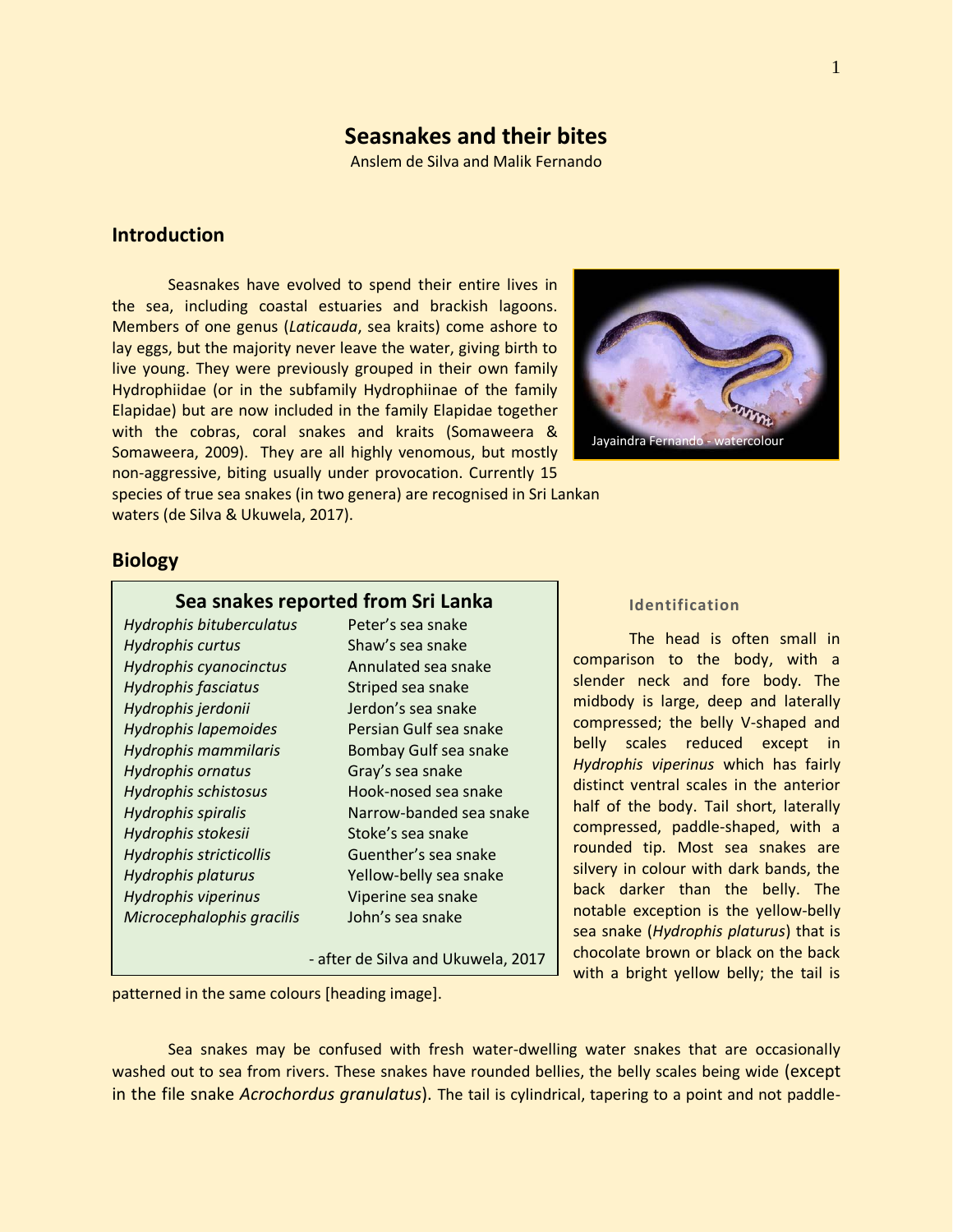shaped. They are non-venomous and variously coloured, none silvery with black bands. The file snake or cloth snake (*A. granulatus*) of the family Acrochordidae is sometimes found in shallow sea waters and the dog-faced water snake (*Cerberus rynchops*) and the glossy marsh snake (*Gerarda prevostiana*) of the family Homalopsidae live in the intertidal zones of Sri Lankan coastal waters (Somaweera & Somaweera, 2009).



A sea snake washed up on the beach at Mount Lavinia. The head is to the right. Circa 2 m long.

Photo Naqueeb Hussain

Marine eels may also be mistaken for sea snakes, some being silvery with black bands. They are types of fish, with two pairs of nostrils, one pair being tubular, and a gill opening on each side of the neck. Most have paired pectoral fins. Some have a dorsal fin and an anal fin confluent with the caudal (tail) fin, the tail itself ending in a point. They have no scales. (Images of sea snakes and eels may be found on the Guidelines2017 page:-*More on identification of venomous snakes* / *Pictures of medically important snakes / family Elapidae* subfamily *Hydrophiinae.*)

#### **Behaviour**

Sea snakes generally have a placid disposition, biting

only under provocation, a character first reported many years ago (Reid, 1956, Reid and Lim, 1957). They are seen by scuba divers unconcernedly inspecting holes and crevices in shallow reefs, searching for the fish and eels that they prey on. They take no notice of divers around them (personal observations by MF). The hook-nosed seasnake however, (*Hydrophis schistosus,* previously *Enhydrina schistosa*) is known to be a particularly dangerous animal (Kularatne et al, 2014). Sea snakes are to be found all around Sri Lanka, but are particularly common in certain areas, such as the Gulf of Mannar and around Jaffna in the north. During an island wide survey conducted by one of us (AdeS), we were able to collect specimens of 12 species of sea snakes. Some were confined to specific localities like coastal brackish lagoons (*Hydrophis schistosus*), while others were widely distributed (*Hydrophis curtus* and *Hydrophis spiralis*). The yellow-belly seasnake *Hydrophis platurus* was collected from many localities around the island; it is known to be the most widely distributed snake species in the world. The aggressive, highly venomous viperine seasnake *Hydrophis viperinus* was observed only around the

coasts of northern Sri Lanka. As mentioned earlier, it is the only seasnake found in Sri



Lanka whose ventral scales are large and distinct, species of the genus *Aipysurus* also sharing this character. *Hydrophis viperinus,* the distinct anterior ventral scales arrowed - photo Anslem de Silva

Many sea snakes are caught in fishing nets laid from boats, and when hauled aboard have to be disentangled and thrown overboard (de Bruin, 1983 pers. comm. in Fernando and Gooneratne, 1983). Fishermen are exposed to bites on their fingers and hands during this process (Karunaratne and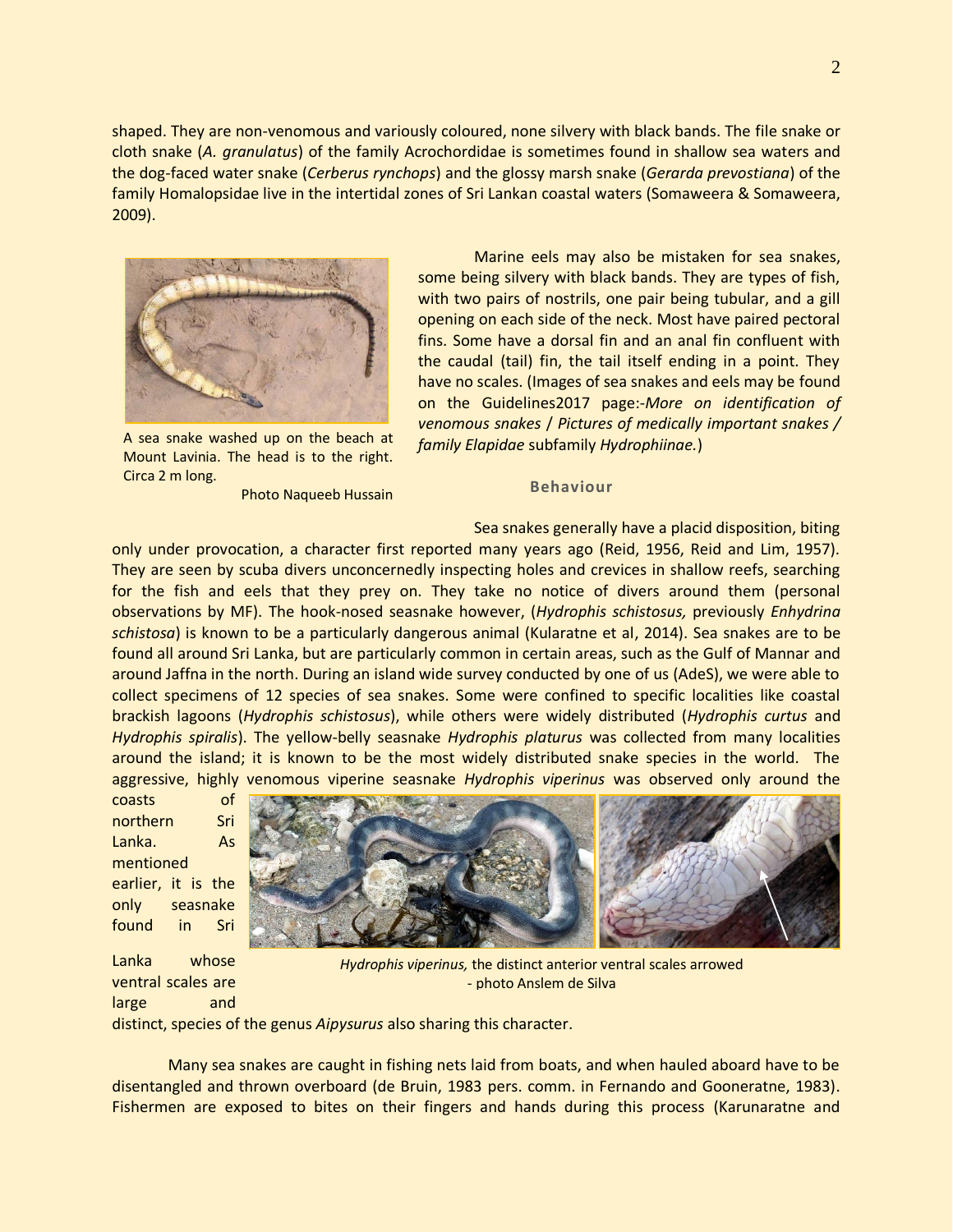Panabokke, 1972) and may be bitten on their feet if accidently stepped on (Kularatne et al, 2014). However, such bites are rare, as most species appear to be reluctant to bite, and dry bites are common. The snakes are picked up by the tail and thrown overboard. They are unable to reach up when held by the tail, unlike a terrestrial snake, because of their weak musculature developed for side-to-side undulations in water only. At present fishermen around Kalpitiya use a heavy stick they carry in their boats to kill sea snakes promptly if inadvertently hauled into the boat in the net (personal observations, AdeS).

## **Toxinology**

Sea snake venoms are a mixture of various toxic polypeptides, proteins and other substances. Common toxins in venoms are short-chain neurotoxins (60-62 amino acid residues), long-chain neurotoxins (66-74 amino acid residues) and phospholipases. These are either neurotoxins or myotoxins. The former block nerve conduction at the neuromuscular junction, either pre-synaptically or post-synaptically, and may lead to paralysis and death through asphyxiation caused by failure of the nerve supply to the diaphragm.

The myotoxins cause breakdown of muscle tissue releasing myoglobin and creatine kinase in the process. Myoglobin is excreted by the kidneys but if present in large quantities precipitates as plugs in the tubules and causes extensive necrosis and kidney damage. Some toxins have multiple effects and act both as neurotoxins and myotoxins (Tamiya et al, 1983). This study was based on the venoms of two sea snakes viz. *Hydrophis ornatus* and *Hydrophis lapemoides*. A more recent publication is a systematic review of references to the toxins of *Hydrophis schistosus*, *Hydrophis cyanocinctus*, *Hydrophis lapemoides*, *Hydrophis spiralis*, and *Lapemis curtus* (Mohebi et al, 2016)*.* The authors concluded thus: "There is scant variability in the venom composition in the same and different species of sea snakes. Our study revealed that there is a rather simple venom profile with an affinity towards a lethal mixture of high abundance of neurotoxins and PLA2s, and lower amounts of toxins such as CRISP, SVMP and  $LAAO<sup>1</sup>'$ .

#### **Epidemiology**

 $\overline{a}$ 

Seasnake-human conflict occurs predominantly in estuaries and lagoons, particularly with the

dangerous hook-nosed sea snake. The victims are usually fishermen but bathers and swimmers in estuaries and river mouths may also be bitten (Reid & Lim, 1957). Sea snake bites are encountered infrequently in Sri Lanka, with nonenvenoming 'dry bites' being frequent (Somaweera and Somaweera, 2009). Kularatne et al (2014) in their paper had this to say: "The first victim was bitten on a finger but despite a bleeding injury he continued to work because 'his fellow fishermen reassured him that sea snakes of this sort are abundant in the area, are frequently trapped in nets and bite

**Seasnake bites are painless with no local inflammation.**

Puncture marks with rapid onset of pain and inflammation would be due to a fish or sea urchin sting

people with no untoward effects'. Almost all of the bites were said to be asymptomatic with few, if any, needing hospital treatment."

 ${}^{1}$ PLA = phospholipase A2, CRISP = cysteine-rich secretory protein, SVMP = snake venom Zn<sup>2+</sup>metalloproteinase,  $LAAO = L$ -amino acid oxidase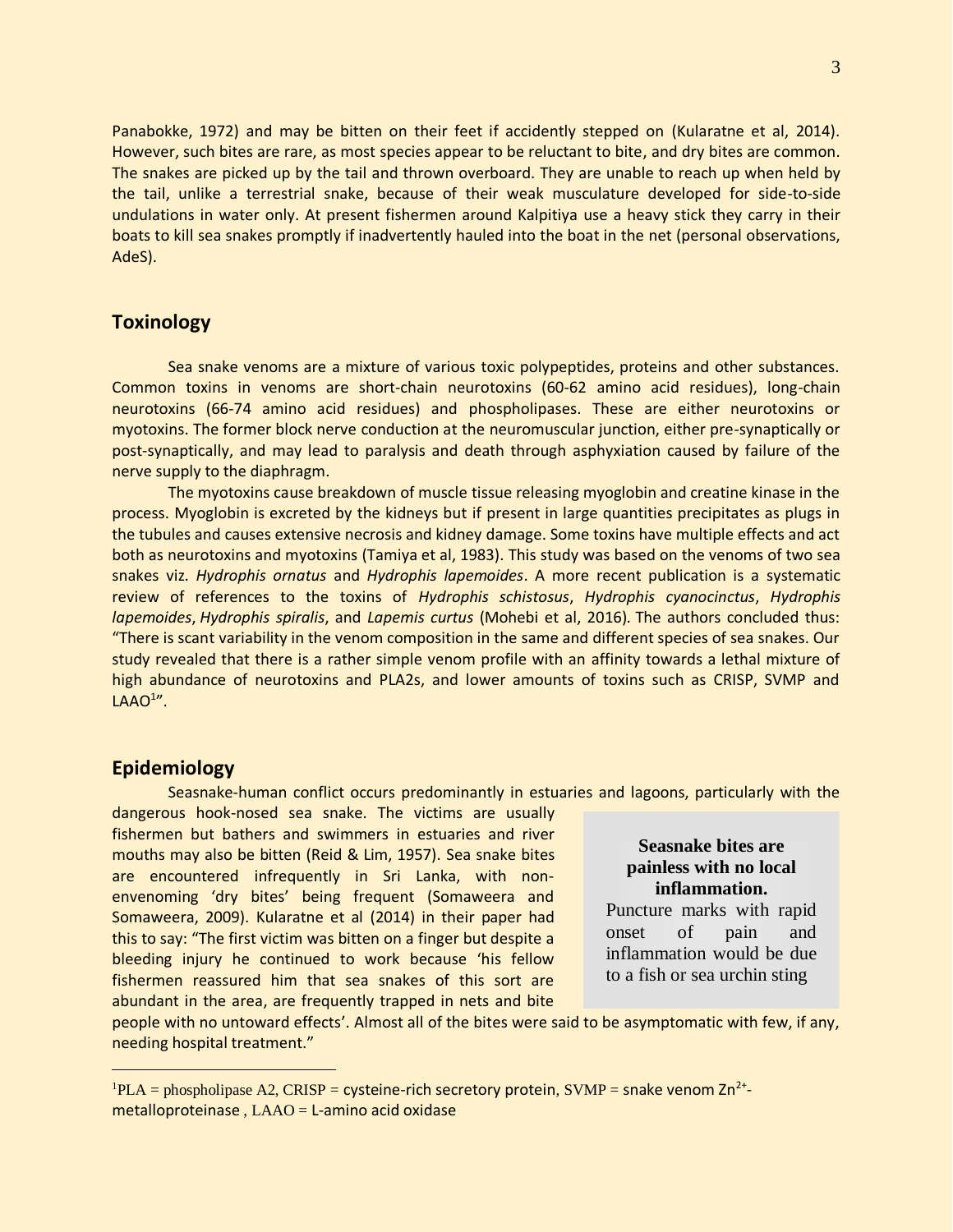Sea snake bites are characteristically painless with no inflammation unlike stings by venomous fish that are very painful with inflammation. Sea urchin stings are also painful, the spine remnants being often visible in the puncture holes. Although sea snake bites are reportedly painless, this may not always be true as shown in the first reported case of sea snake bite reported from Sri Lanka (Amarasekera et al, 1994). This case was notable in that the authors commented as follows "… unusual features observed in our patient were the occurrence of pain at the site of the bite, regional lymph node enlargement and absence of muscle pain and tenderness."

Reports of sea snake bites in Sri Lanka are few. The literature has been summarised by Somaweera & Somaweera, 2009 with an additional report by Kularatne et al in 2014 (see Annex I).

## **Clinical manifestations**

Early investigations of sea snake envenoming were by H. A. Reid and his co-workers in Malaysia and the surrounding area in the nineteen-fifties. Their findings have been summarised in the 1983 CMJ publication on snakebite (Fernando & Gooneratne, 1983). Kularatne et al, 2014 point out that recent studies have shown that there are two distinct types of sea snake envenoming: myotoxic envenoming and dominant flaccid paralytic envenoming, "the latter mediated by the neurotoxins that are found in abundance in the venom of many species of sea snakes (White, 1995; Komori et al, 2009; Takasani, 1998; Tamiya et al, 1983)".

There are seven published reports of sea snake bite in Sri Lanka that describe signs and symptoms and the outcome. (See ANNEX I for a summary of published reports.) The spectrum of clinical effects seen have been varied, including both myotoxic and neurotoxic effects, as well as no signs of envenoming.

Many bites do not cause envenoming. Symptoms can be mild with spontaneous resolution in a few days while others would result in systemic envenoming that needs aggressive management. Symptoms are usually seen between 30 and 60 minutes. If no symptoms are seen 2 hours after the bite, serious envenoming can be ruled out. Symptoms start as aching, stiffness, slight or moderate muscle movement pains involving the neck, trunk and limbs. Patients will be reluctant to move because of pain as a result of rhabdomyolysis. Hyaline necrosis involves the muscle fibres only, leaving the sarcolemmal sheaths unaffected. With resolution the muscle fibres re-grow within the original sarcolemmal sheaths with minimal scarring and therefore there are no long-term effects attributable to muscle involvement (Marsden & Reid, 1961).

True paresis can also occur initiated by the neurotoxins. This will be usually flaccid, with diminished or absent tendon reflexes. Trismus, dysphagia and dysarthria may occur, as well as ptosis, ophthalmoplegia and respiratory muscle paralysis. Hypertension and renal failure can be seen.

The summary of symptoms and signs described above are taken from the publications of Reid and his co-workers. Many of these features have been seen in the cases described by Sri Lankan workers. They are shown in tabular form, together with laboratory findings in Box A. The sequence of appearance of the symptoms and signs and the laboratory findings give an indication of the expected clinical progress and the possible need for aggressive therapies.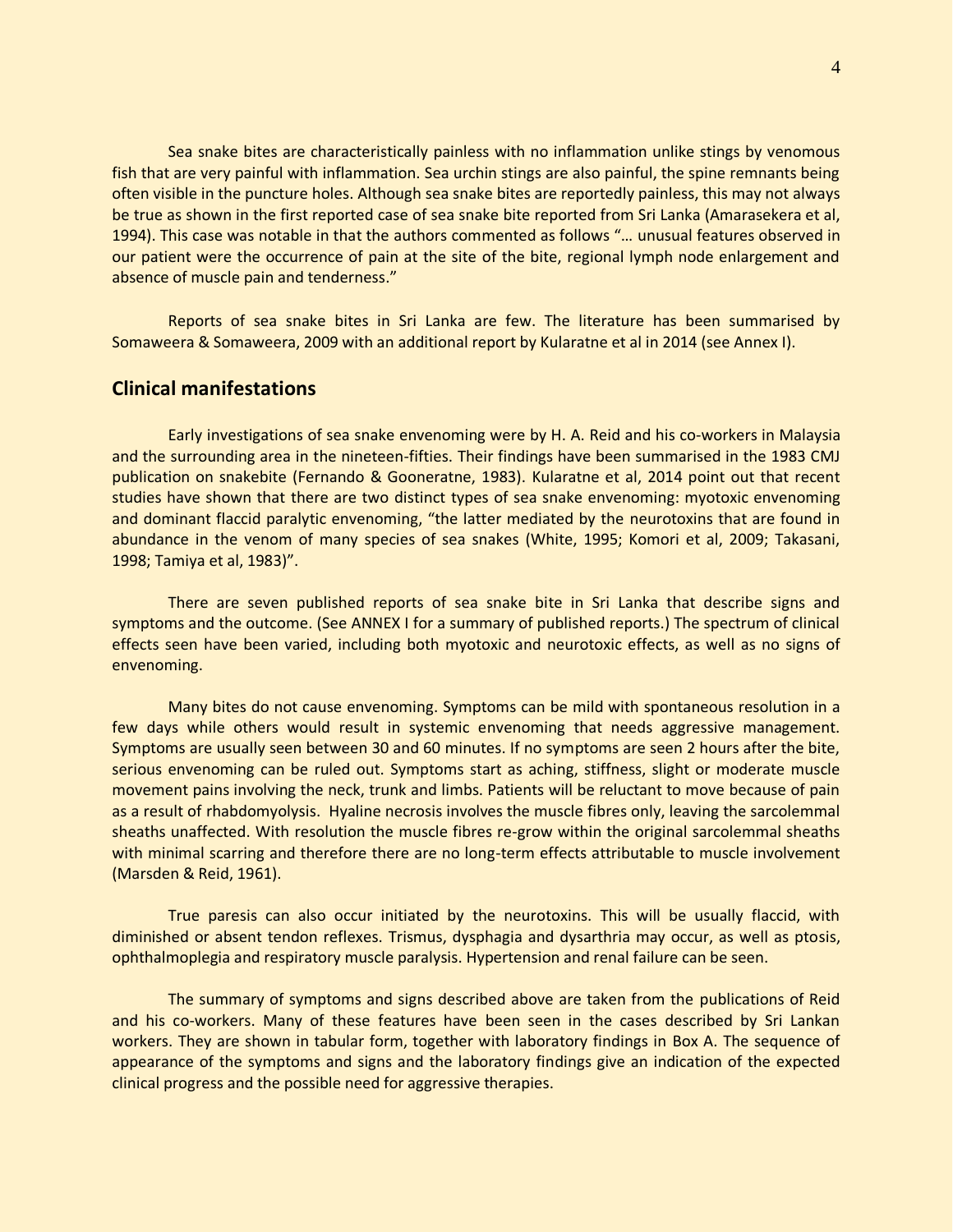# **BOX A** Summary of symptoms, signs and investigations in seasnake envenoming *Based on the work of H. A. Reid* **Trivial envenoming:** About 10% of bite victims; No treatment needed, will resolve within 3 days without specific seasnake antivenom. Aching, stiffness, slight or moderate muscle movement pains involving neck, trunk, limbs. No leucocytosis, raised AST, proteinuria.

**Serious envenoming:** About 20% of bite victims; Treatment needed, preferably with seasnake antivenom.

| Aggravated and rapidly increasing aching,          | Leucocytosis, raised ALT, AST, hyperkalaemia, |
|----------------------------------------------------|-----------------------------------------------|
| stiffness. Severe muscle movement pains.           | proteinuria, microscopic haematuria,          |
| Paresis - usually flaccid with diminished or       | myoglobinuria, ECG changes.                   |
| absent tendon reflexes. Trismus, dysphagia,        |                                               |
| dysarthria. Ptosis, ophthalmoplegia, respiratory   |                                               |
| muscle paralysis. Hypertension. Renal failure.     |                                               |
| After Fernando & Gooneratne, 1983, CMJ 28/3 p. 137 |                                               |
|                                                    |                                               |

# **Management**

Management of a sea snake bite victim is conservative as there is no effective antivenom available in Sri Lanka. The locally available polyvalent antivenom should not be administered. Specific sea snake antivenom is manufactured in Australia by the Commonwealth Serum Laboratories (CSL) that is reported to be effective against the venom of a number of sea snake species found in Sri Lankan waters. (Details in the on-line CSL Antivenom Handbook on their website; see Bibliography for URL.)

Observe the victim for the development of any of the following, in the meantime ensuring good hydration with adequate urine flow.

Myoglobinuria — Myoglobinuria is associated with necrosis of striated muscle that presents as stiffness and pain on attempted movement, particularly involving the jaw and neck muscles. It turns the urine red-brown to black in colour, the depth of colour being proportionate to the amount of myoglobin being excreted. This is confirmed spectroscopically. Resolution of the condition will be indicated by a progressive lightening of the colour in serial samples of urine. Prolonged and high levels of myoglobinuria lead to myoglobin casts in the tubules with distal tubular necrosis and acute renal failure (Marsden & Reid, 1961; Sitprija et al, 1971). More recently it has been postulated that the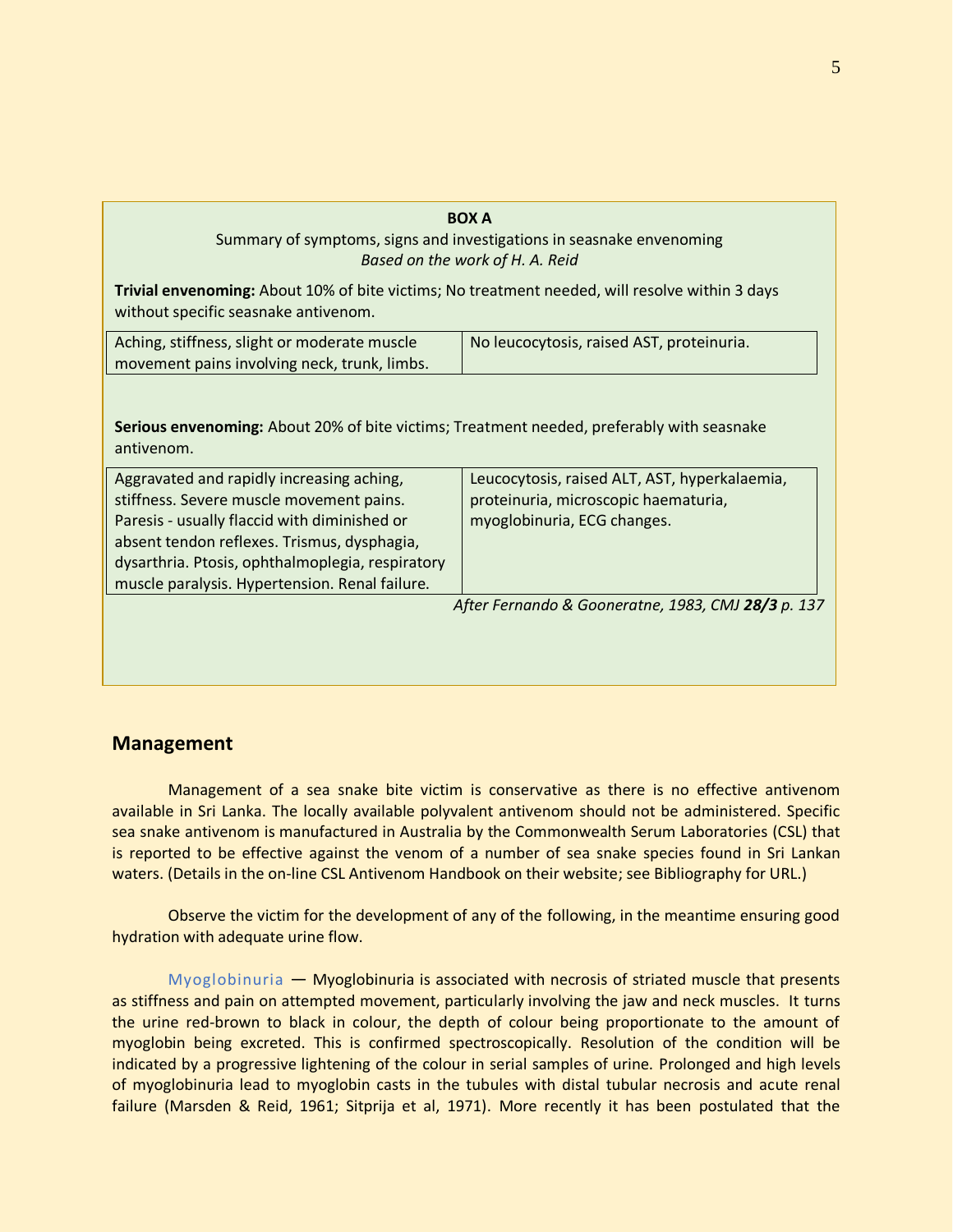mechanisms that lead to kidney injury are direct venom effects as well as indirect effects such as myoglobinuria (Pickwell, 1994; Kularatne et al, 2014). Kularatne et al (2014) point out that Sitprija et al (1971) had reported two cases of severe myonecrosis and acute renal failure successfully managed with early use of haemodialysis. This is an option that should be borne in mind. Hyperkalaemia and cardiovascular collapse secondary to severe venom-induced rhabdomyolysis is well known and anticipation of such cardiovascular collapse is important (Kularatne et al, 2014). The blood chemistry and the ECG should be closely monitored. Hyperkalaemia can be treated with calcium gluconate, dextrose with insulin, salbutamol or sodium bicarbonate. Haemodialysis is also effective but may not always be practical.

Paresis— Paresis should be distinguished from the reluctance to use voluntary muscles due to the pain of myonecrosis, described by Reid as "muscle movement pain". Paresis is usually flaccid with diminished or absent tendon reflexes. If involving respiratory muscles mechanical ventilation is indicated.

Laboratory investigations - Laboratory investigations that are useful in a case of sea snake envenoming are set out in the table in Box A, which is based on Reid's publications. One that is not in that list is creatine kinase (CK). Raised CK levels will be seen when there is rhabdomyolysis. Congestion and centrilobular necrosis of the liver was a common finding reported by Marsden & Reid, 1961 and Karunaratne & Panabokke, 1972 (Kularatne et al, 2014), accounting for raised liver enzymes ALT and AST. A rise in AST alone indicates muscle necrosis and will be seen in the milder form of envenoming.

ECG changes—Reid has reported two possible changes in the ECG: where there is hyperkalaemia the characteristic T-wave changes will be seen (such as prolongation of the PR interval and development of peaked T-waves) and in others, changes indicative of right ventricular dominance (a dominant R wave in chest lead V4R<sup>2</sup>). The serum potassium level at which ECG changes occur is said to be variable and interpretation of the recording can be difficult, so these changes should not be relied on to detect hyperkalaemia.

**Anslem de Silva** MSc, DSc (Honoris Causa) University of Peradeniya

**Herpetologist** Regional Chairman IUCN Crocodile Specialist Group for South Asia and Iran, Co-Chair IUCN Amphibian Specialist Group for Sri Lanka

**Malik Fernando** MBChB (Bristol), MIOB (SL) Retired Physician

Past President Sri Lanka Medical Association

April 2018

 $\overline{a}$ 

**Acknowledgements**: We wish to thank Dr. Kanishka Ukuwela and Prof. S. A. M. Kularatne for reviewing the text and making helpful comments.

<sup>&</sup>lt;sup>2</sup>Chest lead V4R is a lead placed on the right side of the chest in the same anatomical location as the left-sided lead V4 in the standard 12-lead ECG.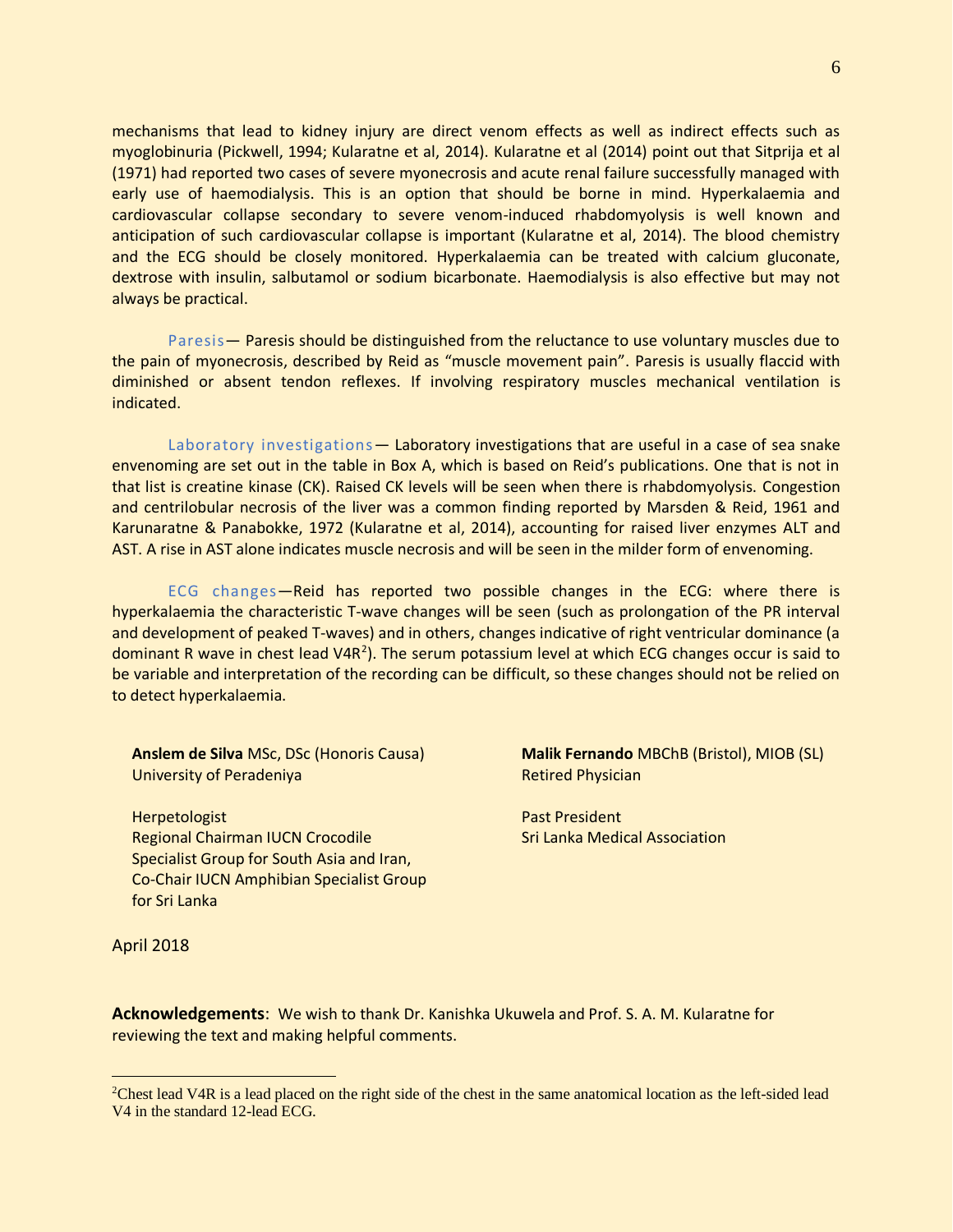#### **Bibliography**

[Amarasekera N,](http://europepmc.org/search;jsessionid=F5FAAB806036B2EE114C2745842B4C91?query=AUTH:%22Amarasekera+N%22&page=1) [Jayawardena A,](http://europepmc.org/search;jsessionid=F5FAAB806036B2EE114C2745842B4C91?query=AUTH:%22Jayawardena+A%22&page=1) [Ariaratnam A,](http://europepmc.org/search;jsessionid=F5FAAB806036B2EE114C2745842B4C91?query=AUTH:%22Ariyaratnam+A%22&page=1) [Hewage UC,](http://europepmc.org/search;jsessionid=F5FAAB806036B2EE114C2745842B4C91?query=AUTH:%22Hewage+UC%22&page=1) [de Silva A](http://europepmc.org/search;jsessionid=F5FAAB806036B2EE114C2745842B4C91?query=AUTH:%22de+Silva+A%22&page=1) (1994). Bite of a sea snake (Hydrophis spiralis): a case report from Sri Lanka. *J Trop Med & Hyg*, 97(4):195-198]

CSL Sea Snake Antivenom: [http://www.toxinology.com/generic\\_static\\_files/cslavh\\_antivenom\\_seasnake.html](http://www.toxinology.com/generic_static_files/cslavh_antivenom_seasnake.html)

Das I, de Silva Anslem (2011). *A Photographic Guide to Snakes and other Reptiles of Sri Lanka*. New Holland, UK, 144 pp.

de Silva A, Kanishka Ukuwela, (2017). *Reptiles of Sri Lanka*, Sri Lanka Edition, 176 pp, Vijitha Yapa, Colombo.

de Silva Anslem (1994). An account of the sea snakes (Serpentes: Hydrophiidae) of Sri Lanka. IN: *Sea Snake Toxinology*, (Editor) P. Gopalakrishnakone, National University of Singapore, pp. 234-249.

de Silva Anslem (2011). Sea snake survey of Sri Lanka. *Sea Snake Specialist Group Newsletter,* 1: 1-2.

de Silva Anslem, Ukuwela Kanishka, Sivaruban Abyerami, Sanders Kate L (2011). Preliminary observations on the reproductive biology of six species of Sri Lankan sea snakes (Elapidae: Hydrophiinae). *Salamandra,***47**(4) 193–198.

de Silva Anslem, Sivaruban A, Ukuwela Kanishka, Rasmussen Arne R, Sanders Kate L (2011). First record of a sea snake (*Lapemis curtus*) feeding on a Gastropod. *Herpetology Notes*, volume 4: 373-375 (published online on 2 November 2011).

Fernando Malik, Gooneratne Walter (1983). Sea-snake Envenoming, *CMJ*, **28**, 131-143.

Jahubar M, Subramanium A, James RF (1984). An analysis of snake bite in Base Hospital Mannar. *2 ndAnnual Sessions of the Jaffna Medical Association*: 9.

Karunaratne KEdeS, Panabokke RG (1972). Sea-snake poisoning - Case Report, *J Trop Med & Hyg*, **75** (5), 91.

Marsden ATH, Reid HA (1961). Pathology of Sea-snake Poisoning.*Br Med J*1, 1290-1293.

Komori Y, Nagamizu M, Uchiya K, Nikai T, Tu Anthony (2009). Comparison of sea snake (Hydrophiidae) neurotoxin to cobra (Naja) neurotoxin. *Toxins* 1, 151–161.

Kularatne SAM, R. Hettiarachchi, J. Dalpathadu, ASV Mendis, PDSAN Appuhamy, HDJ Zoysa, K Maduwage, VS Weerasinghe, A de Silva (2014). Enhydrina schistosa (Elapidae: Hydrophiinae) the most dangerous sea snake in Sri Lanka: Three case studies of severe envenoming, *Toxicon***77,** 78–86.

Mohebbi G, Seyedian R, Nabipour I (2016)[. The toxinology of sea snakes: A systematic review.](http://ismj.bpums.ac.ir/article-1-822-en.pdf) *[Iran South](http://ismj.bpums.ac.ir/browse.php?mag_id=50&slc_lang=en&sid=1)  Med J*, **19**(4), [662-703.](http://ismj.bpums.ac.ir/browse.php?mag_id=50&slc_lang=en&sid=1)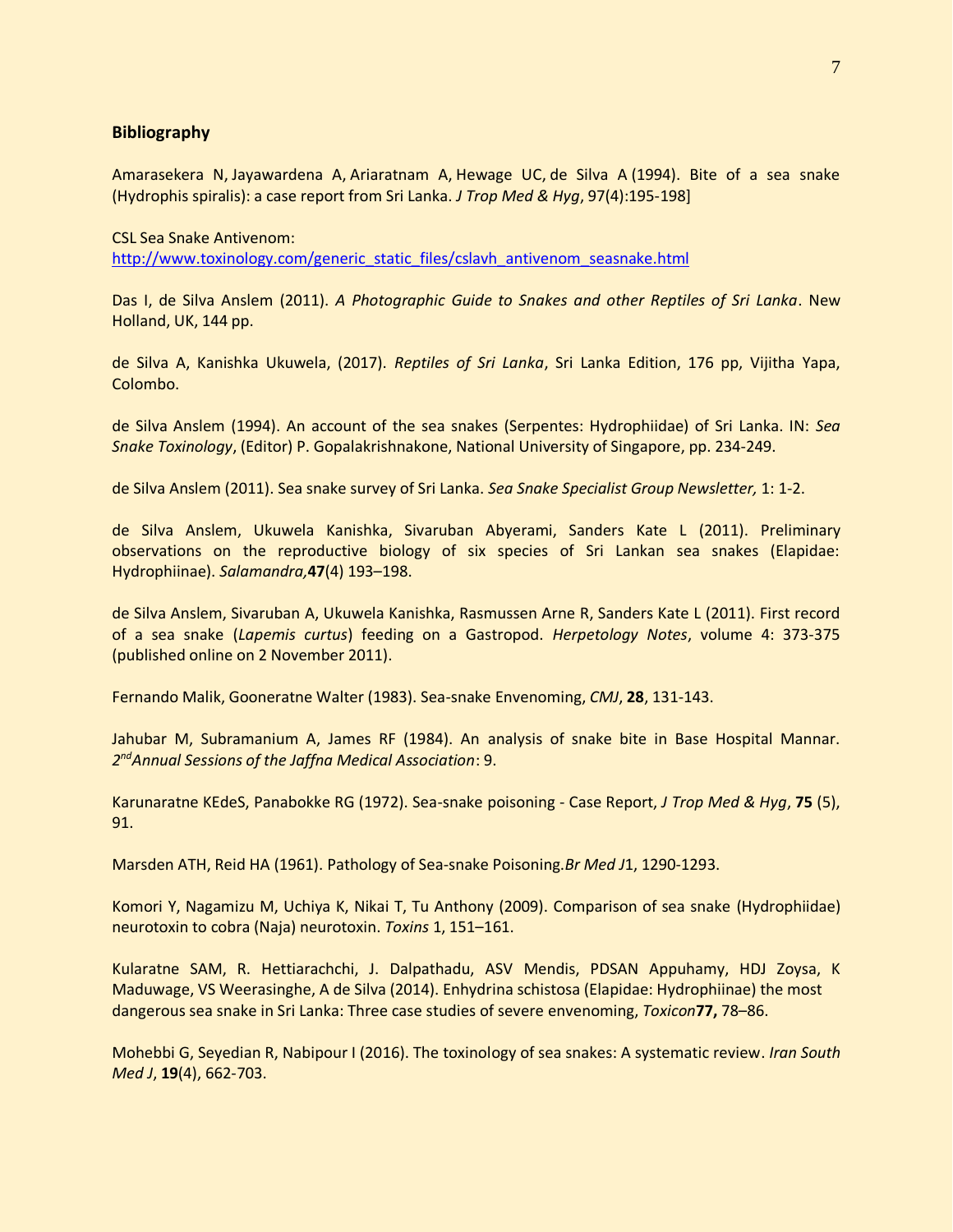Pickwell VG (1994). A review of contemporary sea snake toxinology: chemistry, pharmacology, immunology and clinico-pathological aspects. In: Gopalakrishnakone, P. (Ed.), *Sea Snake Toxinology*. Singapore University Press, Singapore Read, pp. 93–166.

Reid HA (1956). Sea-snake bite research, *Trans R Soc Trop Med & Hyg*, **50**, 517.

Reid HA, Lim KJ (1957). Sea-snake bite, a survey of fishing hazards in N. W. Malaya, *Br Med J*, 2, 1266.

Senanayake M P, Ariaratnam CA, Abeywickrema S, Belligaswatte A (2005). Two Sri Lankan cases of identified sea snake bites, without envenoming. *Toxicon*, 45: 861-863.

Sitprija V, Sribhibhadh R, Benyajati C (1971). Haemodialysis in poisoning by sea snake venom. *Br Med J* 3, 218–219.

Somaweera Ruchira, Somaweera Nilusha (2009). An overview of Sri Lankan sea snakes with an annotated checklist and a field key, *Taprobanica*, **1**/1, 43-54, 3 pls.

Takasani C (1998). The Toxinology of sea snake venom. *J. Toxicol* -*Toxin Rev* 17, 361–372.

Tamiya N, Maeda N, Cogger HG (1983). Neurotoxins from the venoms of the sea snakes Hydrophis ornatus and Hydrophis lapemoides. *Biochem J* **312**, 31–38.

Thanabalasundrum RS, Vidyasagara NW (1969). Snake bites and its treatment. *CMJ* **14** (4): 188-191.

Ukuwela, Kanishka, de Silva Anslem, Mumpuni, Fry BG, Lee MSY, Sanders Kate L (2013). Molecular evidence that the deadliest sea snake *Enhydrina schistosa* (Elapidae: Hydrophiinae) consists of two convergent species. *Molecular Phylogenetics and Evolution* 66: 262–269.

Ukuwela, KDB, De Silva A, Mumpuni, Fry BG, Sanders KL (2014). Multi-locus phylogeography of the sea snake *Hydrophis curtus* reveals historical vicariance and cryptic speciation. *Zoologica Scripta.* Royal Swedish Academy of Sciences, 43, 5, pp 472–484.

Ukuwela, KDB, de Silva A, Lee MSY, Sanders KL (2016). Diversity, systematics and conservation of the marine snakes of Sri Lanka. *Proceedings of the annual Session* – *Wildlanka Symposium.* (Abstracts). 23 & 24 August, 2016: p 44-45.

Vithanage KK, Thirumavalavan K (2012). A case of a sea snake bite resulting in fatal envenoming, *CMJ* **57**: 174-175.

White J (1995). Clinical toxicology of sea snakebites. In: Meier J, White J (Eds.), *Handbook of Clinical Toxicology of Animal Venoms and Poisons*. CRC Press, Boca Raton (FL), pp. 159–170.